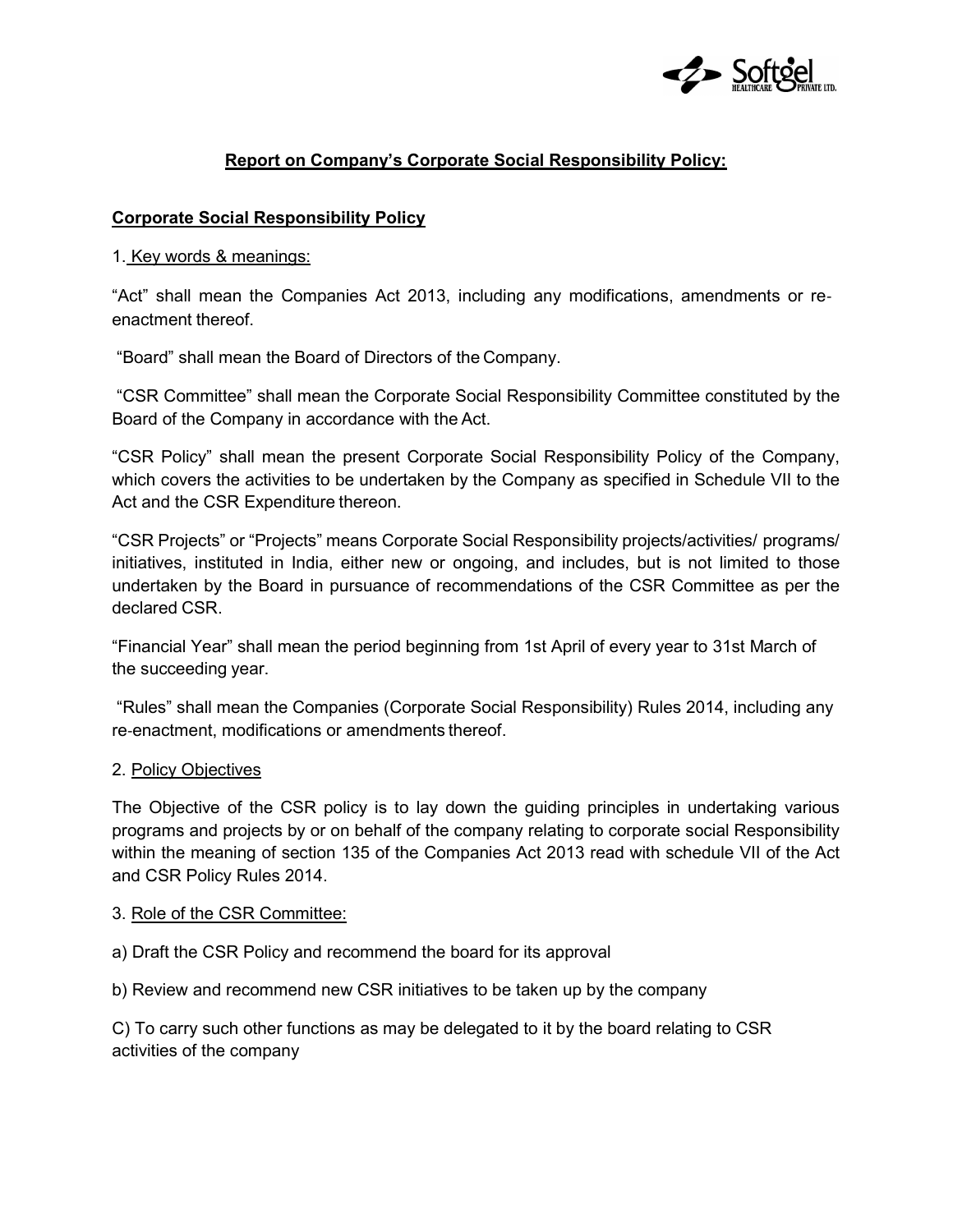

## 4. Focus Area:

In accordance with the requirements under Companies Act 2013 Softgel Healthcare Private Limited will focus on the following Activities as prescribed under schedule VII of the Companies Act 2013.

- i) Eradicating Hunger and Poverty
- ii) Promotion of Education
- iii) Promoting Gender Equality and Empowering Women
- iv) Ensuring environmental sustainability
- v) Enhancing Vocational Skills

The Company shall give preference to the areas in and around the places of Business of the Company to other areas while implementation of the CSR Projects.

### 5. Composition of CSR Committee:

The CSR Committee shall comprise of 3 (three) Members of the Board. Subject to the requirements of the Act, the Board may increase or decrease the size of the CSR Committee by passing a resolution.

The CSR Committee shall consist of the following directors:

- 1. Mr.A.M.Sulaiman
- 2. Mr.M.Alagappan
- 3. Mr.K.Nagappan

## 6. Implementation:

The CSR Committee may identify external organizations and / or entities to assist with the various aspects of implementation of this policy including but not limited to identifying Organizations, obtaining CSR Proposals, conducting due diligence of Organizations etc. from time to time as approved by the CSR Committee and the Board. The funds have been transferred to PM's relief fund and a part of contribution was spent towards supply of cotton bags to general public for eradication of usage of plastic bags.